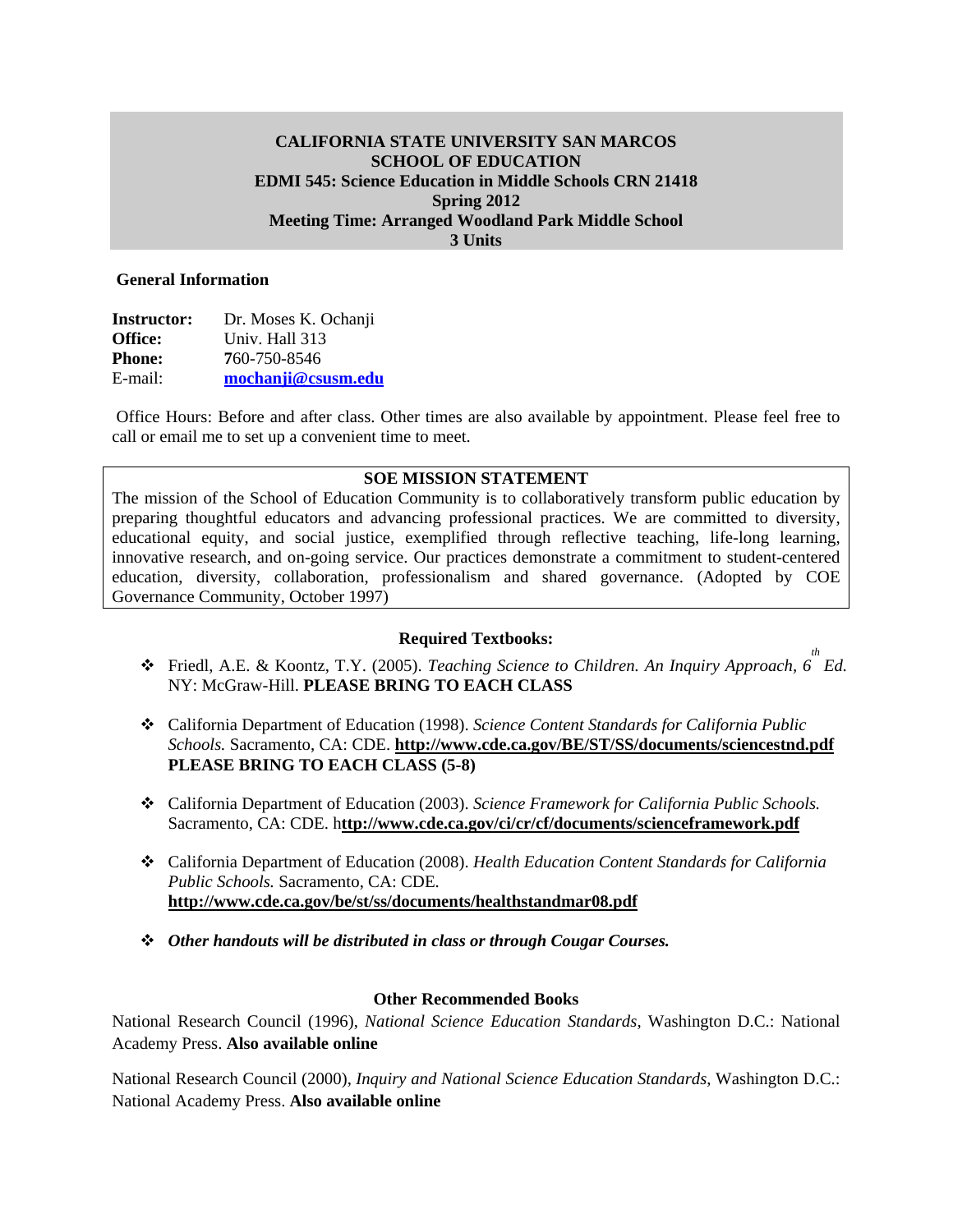National Research Council (2001), *Classroom Assessment and the National Science Education Standards*, Washington D.C.: National Academy Press. **Also available online** 

#### **COURSE DESCRIPTION**

This course focuses on developing an understanding of theory, methodology, and assessment of science in integrated and inclusive elementary and middle level classrooms. *This course is aligned with California's SB 2042 Standards* and it is designed to provide a comprehensive overview of the objectives, skills, concepts, experiments, materials, and methods necessary to teach science to elementary and middle school children. A series of team activities will provide you with first-hand experiences in these areas. This course focuses on instructional methods, techniques, materials, lesson planning, curriculum development, organization and assessment in science. The integration of curricular areas is addressed. Methods of cross-cultural language and academic development will be integrated into the course.

#### **Course Prerequisites:**

Admission to a Multiple Subject/CLAD Teacher Credential Middle Level Program.

# **COURSE OBJECTIVES**

By the end of this course, students should be able to:

- 1. Demonstrate proficiency with inquiry skills of observing, measuring, inferring, classifying, predicting, verifying predictions, hypothesizing, isolating variables, interpreting data, and experimenting.
- 2. Identify exemplary materials (curriculum kits, science programs, textbooks, equipment, technology, ancillary materials) appropriate for elementary and Middle school children.
- 3. Demonstrate knowledge and understanding of the California Science Framework, the California Health Framework, the California Health Education Content Standards and the National Science Education Standards
- 4. Demonstrate an understanding of the physical, earth and life science concepts included in the K-8 California Science Content Standards, and how to design lessons to teach the concepts.
- 5. Use the Learning Cycle Model of instruction to teach science in a contemporary manner.
- 6. Use technology in elementary and middle school science teaching.
- 7. Demonstrate confidence in leading and performing investigations designed to teach science concepts, science process skills, and scientific attitudes.
- 8. Use authentic methods of assessment to evaluate student learning of science concepts and processes.
- 9. Design an integrated science web quest.
- with disabilities and other students with special needs). 10. Practice strategies to include all students in science (linguistically and culturally diverse, students

## **INFUSED COMPETENCIES**

#### **Authorization to Teach English Learners**

This credential program has been specifically designed to prepare teachers for the diversity of languages often encountered in California public school classrooms. The authorization to teach English learners is met through the infusion of content and experiences within the credential program, as well as additional coursework. Students successfully completing this program receive a credential with authorization to teach English learners. (Approved by CCTC in SB 2042 Program Standards, August 02))

#### **Special Education**

Consistent with the intent to offer a seamless teaching credential in the School of Education, this course will demonstrate the collaborative infusion of special education competencies that reflect inclusive educational practices.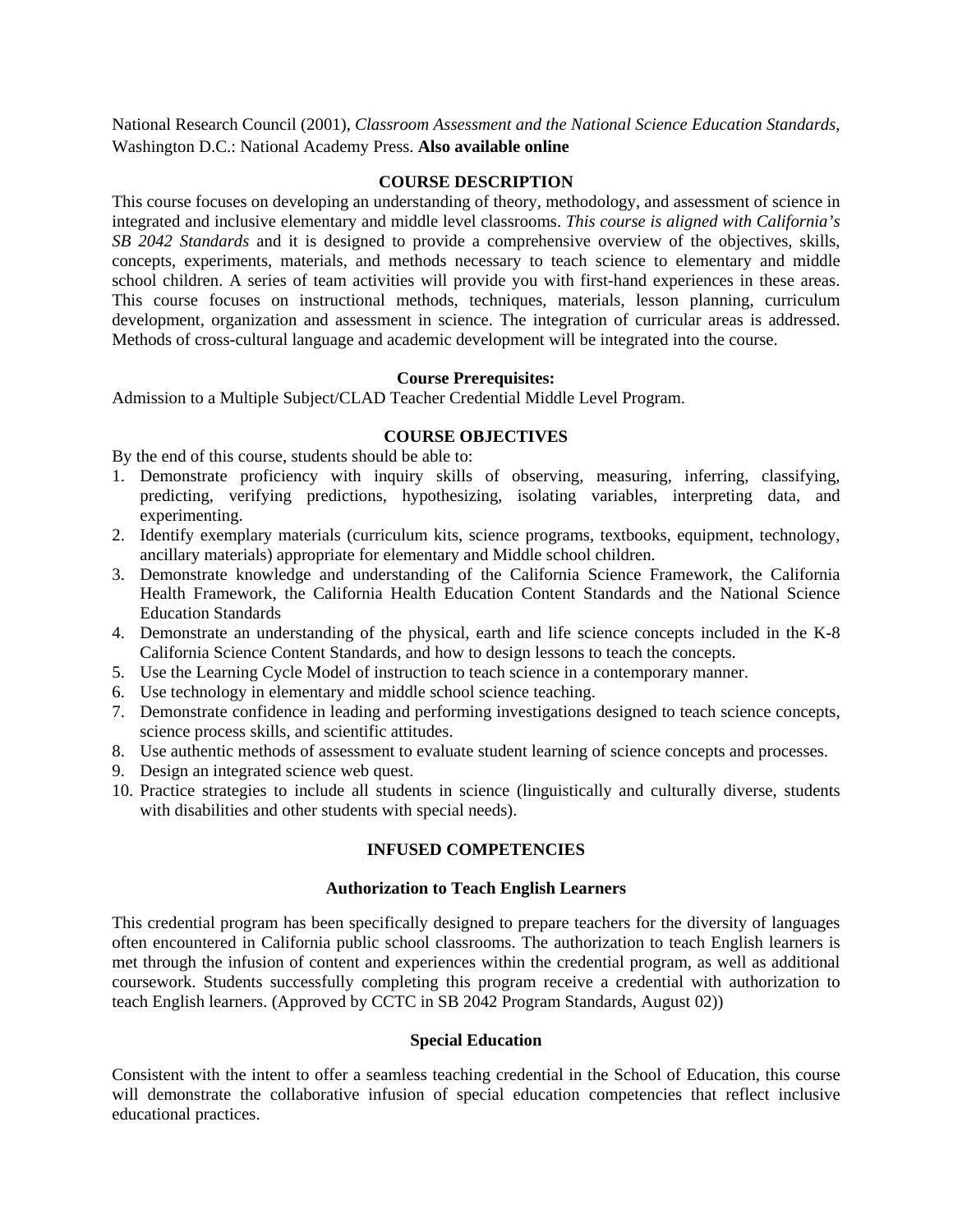#### **Technology**

This course infuses technology competencies to prepare candidates to use technologies, emphasizing their use in both teaching practice and student learning.

#### **Computer/Cell Phone Use during Class**

You are welcome to use a laptop computer in class when working on in-class assignments. The use of computers for taking notes is discouraged because most students find it disruptive when they are focusing listening to presentations and can hear keyboarding in the classroom. Please use cell phones, computers or other personal electronic devices to text, check email, or conduct personal business OUTSIDE of class. Your kind consideration is greatly appreciated by all!

### **COURSE REQUIREMENTS**

#### **SOE Attendance Policy**

Due to the dynamic and interactive nature of courses in the School of Education, all students are expected to attend all classes and participate actively. At a minimum, students must attend more than 80% of class time, or s/he may not receive a passing grade for the course at the discretion of the instructor. Individual instructors may adopt more stringent attendance requirements. Should the student have extenuating circumstances, s/he should contact the instructor as soon as possible.

For this class, you may miss up to one class without penalty. Each subsequent class session that you are absent from class drops your maximum final grade by 5% points. Late arrivals and early departures will affect your final grade as well. For each late arrival or early departure you will lose 2% points. A make-up assignment will be available for up to two missed classes (5% points for each assignment for each class missed). This means that if you are absent twice and complete one makeup assignment and earn full credit points on this assignment, you may not be penalized on attendance. The makeup assignment applies to ALL absences excused or otherwise. Absences do not change assignment due dates.

# **Writing**

 least 2,500 words (approximately 10 pages), which can be administered in a variety of ways. In keeping with the All-University Writing Requirement, all courses must have a writing component of at

#### **Students with Disabilities Requiring Reasonable Accommodations**

Students are approved for services through the Disabled Student Services Office (DSS). This office is located in Craven Hall 4300, and can be contacted by phone at (760) 750-4905, or TTY (760) 750-4909. Students authorized by DSS to receive reasonable accommodations should meet with their instructor during office hours or, in order to ensure confidentiality, in a more private setting.

#### **CSUSM Academic Honesty Policy**

"Students will be expected to adhere to standards of academic honesty and integrity, as outlined in the Student Academic Honesty Policy. All written work and oral assignments must be original work. All ideas/materials that are borrowed from other sources must have appropriate references to the original sources. Any quoted material should give credit to the source and be punctuated with quotation marks.

Students are responsible for honest completion of their work including examinations. There will be no tolerance for infractions. If you believe there has been an infraction by someone in the class, please bring it to the instructor's attention. The instructor reserves the right to discipline any student for academic dishonesty in accordance with the general rules and regulations of the university. Disciplinary action may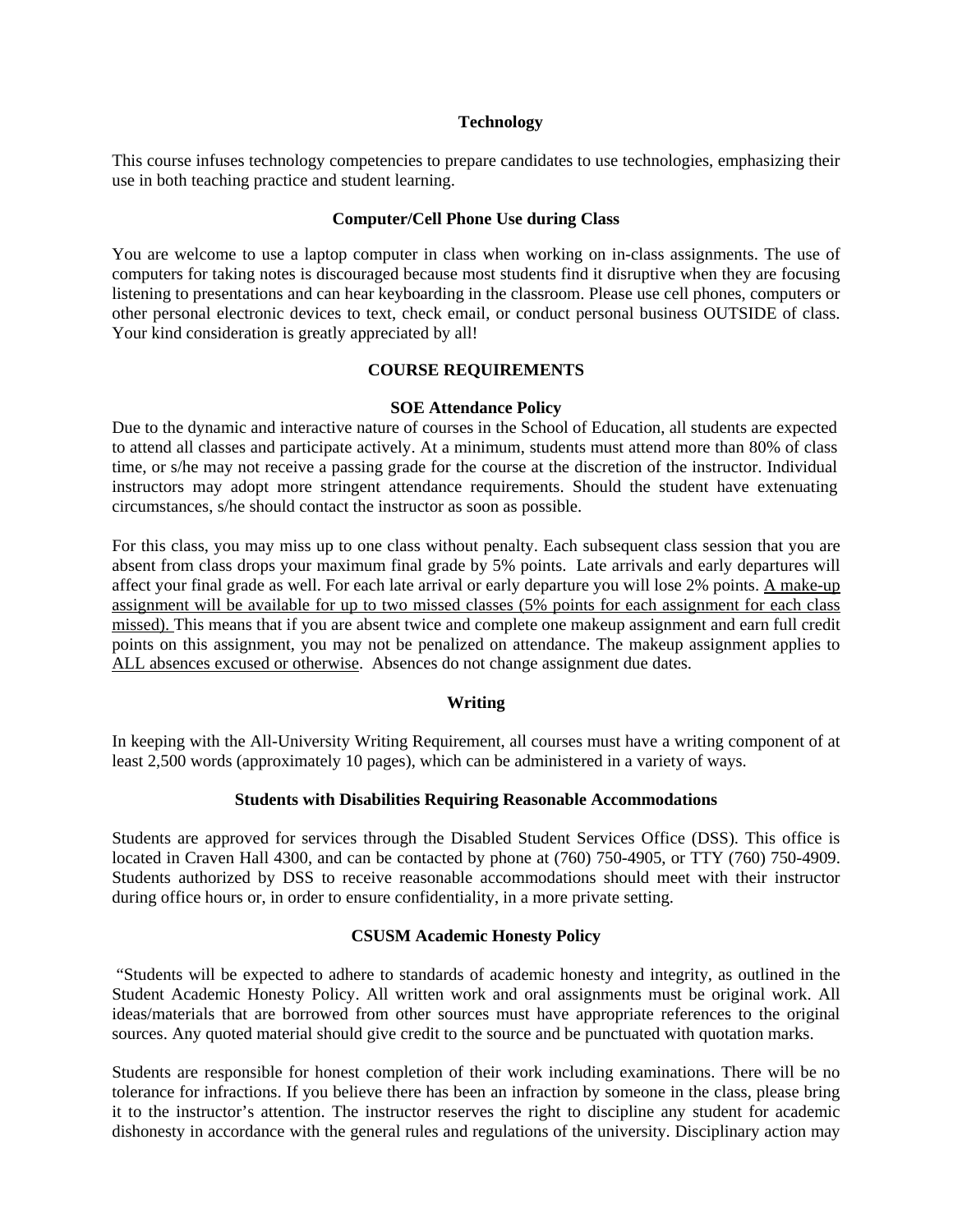include the lowering of grades and/or the assignment of a failing grade for an exam, assignment, or the class as a whole." In addition, all cases of academic dishonesty will be reported to the Dean of Students.

### **Plagiarism**

As an educator, it is expected that each student will do his/her own work, and contribute equally to group projects and processes. Plagiarism or cheating is unacceptable under any circumstances. If you are in doubt about whether your work is paraphrased or plagiarized see the Plagiarism Prevention for Students website http://library.csusm.edu/plagiarism/index.html. If there are questions about academic honesty, please consult the University catalog.

# **TOPICS OUTLINE**

- $\checkmark$  The Nature of Science
- $\checkmark$  Science Process Skills and Scientific Attitudes
- $\checkmark$  CA Science/Health Content Standards Grades 5-8
- $\checkmark$  California Science/Health Framework
- $\checkmark$  The Learning Cycle Model of Instruction (5E Lesson Plan)
- $\checkmark$  Learning Cycle Science Lesson Demonstrations
- $\checkmark$  Teaching Science to ELL Students (SDAIE Strategies)
- $\checkmark$  Teaching Science to GATE and Special Needs Students
- $\checkmark$  Authentic Assessments and Rubrics in Science
- $\checkmark$  Safety issues in Science
- $\checkmark$  Science Projects, Student Research and Science Fairs
- $\checkmark$  Infusing Technology into Science Teaching
- $\checkmark$  Infusing Writing Activities in Science Lessons
- $\checkmark$  Science Curriculum Kits and Supplementary curricula and materials
- $\checkmark$  Current Issues in Science Education

# **COURSE ASSIGNMENTS AND LEARNING OUTCOMES**

- 1. Class Participation 5 pts
- 2. California Content Standards/Framework Activity I, II, III 10 pts<br>3. Science Concept Maps 20pts
- 
- 4. 5E Science Lesson Plan (Pairs/Groups TBD) 10pts
- 5. 5E Science Lesson Presentation (Pairs/Groups TBD) 20pts
- 6. 5E Science Lesson Reflection 5pts
- 7. Science Exploration Fair (Lesson Plan, Presentation, Display Board & Reflection (Groups  $TBD$ – 20 pts
- 8. Integrated Science & Social Studies Unit 10 pts
- 9. Make Up Assignment Up to 10 points for missed classes

 digital copies of all assignments for your Credential Program TPE Portfolio where necessary. Each student is responsible for ensuring that assignments are submitted correctly and on time. Late assignments will be penalized by a 10% point reduction each day they are late. Online assignments not correctly posted do not count as submitted and will be subjected to the late assignment policy. Keep

# **CRITERIA FOR GRADING ASSIGNMENTS**

A. 90-100%: Outstanding work on assignment, excellent syntheses of information and experiences, great insight and application, and excellent writing.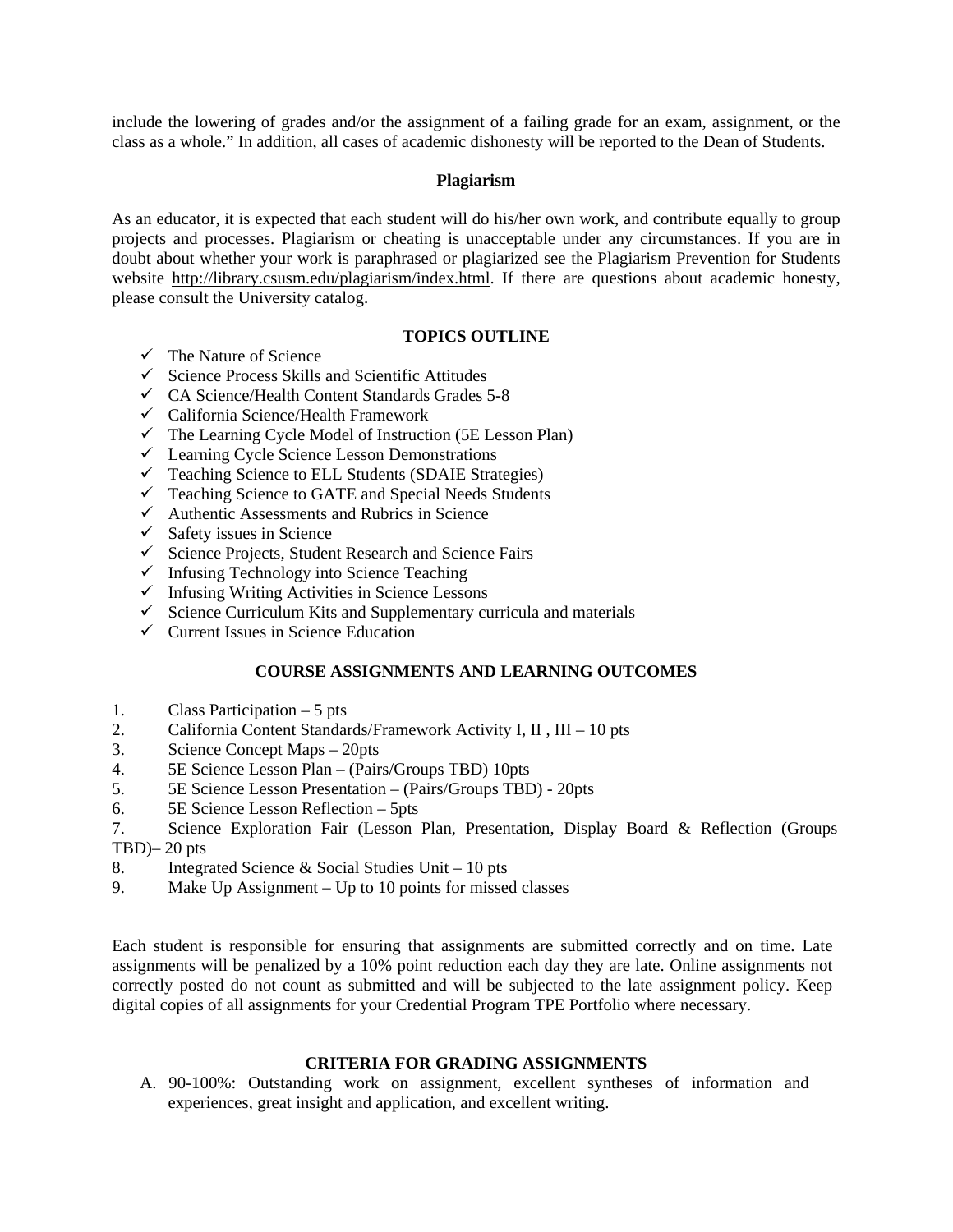- B. 80-89%: Completion of assignment in good form with good syntheses and application of information and experiences; writing is good.
- C. 70-79%: Completion of assignment, adequate effort, adequate synthesis of information, and application of information and experiences, writing is adequate.
- D. 60-69%: Incomplete assignment, inadequate effort and synthesis of information, writing is less than adequate.

The above criteria will be applied in conjunction with specific assignment rubrics. Points earned will determine grades:

 $B = 83 - 86$  $A = 93-100$   $A = 90-92$   $B = 87-89$   $B = 83-86$   $B = 80-82$ <br>  $C = 77-79$   $C = 73-76$   $C = 70-72$   $D = 60-69$   $F = 0-59$  $C_{+} = 77-79$   $C = 73-76$   $C_{-} = 70-72$   $D = 60-69$   $F = 0-59$ 

## **ASSIGNMENT DESCRIPTIONS**

# **1. Active Participation and Collaboration: 5%**

Teacher education is a professional preparation program and students will be expected to adhere to standards of dependability, professionalism, and academic honesty. Grading will include a component of "professional demeanor." Students will conduct themselves in ways that are generally expected of those who are entering the education profession, including the following:

- On-time arrival to all class sessions and attendance for the entire class period
- Advance preparation of readings and timely submission of assignments
- A positive attitude at all times
- Active participation in all class discussions and activities
- Respectful interactions with the instructor and other students in all settings
- Carefully considered, culturally aware approaches to solution-finding

**Class Discussions and Participation:** Students will engage in active learning each class session, and will be expected to actively participate. You may lose points for lack of participation based on the following criteria:

- Do you participate in class discussions productively, sharing your knowledge and understandings?
- Do you interact productively with your peers, taking on a variety of roles (leader, follower, etc.)?
- Do you contribute appropriately to group work—do you "do your share"?
- Are you able to accept others' opinions?
- Are you supportive of others' ideas?
- Do you support your peers during their presentations?
- Can you monitor and adjust your participation to allow for others' ideas as well as your own to be heard?

# **2. Concept Maps – 20% points - See class schedule for due dates**

Assigned readings from the course text provide an important foundation for your increasing understanding of science content and how to effectively teach science. Three or four chapters from the course text *Teaching Science to Children: An Inquiry Approach*, will be designated for reading on specific class meeting (see class schedule for chapter assignment). To demonstrate your comprehension of the readings, and assist you with meaningful class participation, you are asked to respond to specific science content-related reading assignments by completing a reading accountability journal entry in the form of a Concept Map. The concept map will be due at the beginning of class on the dates corresponding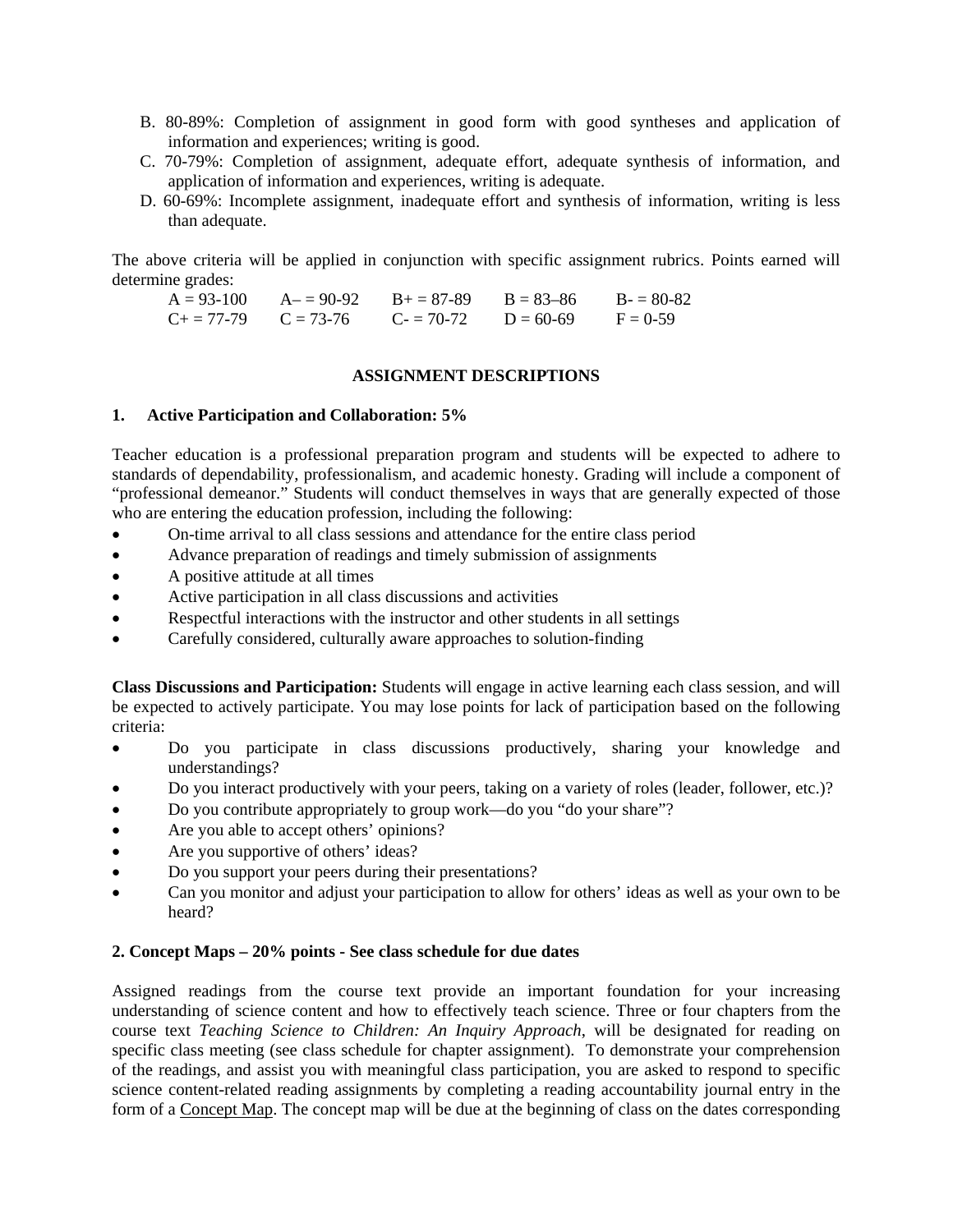by the start of class on date indicated in the schedule. to the date the readings are assigned. You will only receive credit points if the concept map is completed

You will choose one of these chapters and read it to develop an in-depth understanding of its contents. For the chosen chapter, you will prepare a concept map (that has 20-25 concepts with linking words), using correct **concept mapping procedures**. The concept maps should be generated using a concept mapping software of your choice. Some recommended software include; Inspiration (Available on all public university student computers and at www.inspiration.com). Other free concept mapping software is available through common internet search tools. You must print and bring a copy of your concept map to class. Put your name, chapter and date when the reading was assigned at the top of each page. You will be asked to share your concept maps with your peers at the beginning of each class session. You should be prepared to share in depth the breadth of your concepts presented in the chapter you read. Individuals will be called on randomly to share their concept maps in class. You will automatically lose half the points on the day's concept map if you are unable to share the concepts with the class.

Each concept map has a possible total of 4 points based on the following criteria:

- a) Map shows clear hierarchy or relationship
- b) The Map includes at least 20 concepts
- c) Maps cover the depth of the science content in the assigned chapter
- d) Maps use 1-2 words or nouns for Concepts (not sentences)
- e) Maps use verbs or prepositions for linking words between concepts

# **3. California Science Framework and Health Science Content Standards Activity – 10 pts**

Purpose of the assignment: To read a portion of the California Science Framework and the Standards for an assigned grade level. You will write your individual response to the readings. Then you will work with your partner to prepare and do a presentation to the class. It is essential for you to do the reading and the write-ups BEFORE you meet with your partner.

# **Task I: Framework Summary Response: (Individual) – 2 pts**

- Read the first part of the California Science Framework, up to page 22. This includes Board Policy, the Introduction and Chapters One and Two.
- Think about the reading holistically.
- Type a response to the reading (about one page long), in your own words, that answers these questions: What were the most important ideas addressed in the reading? How does science teaching differ from instruction in other subjects? What are the most important elements of a strong science instructional program?

Come to the next class session (#2) prepared to discuss the questions and turn in your answers.

At least one full page of text is required. Turn in a hard copy of Task I in class on the second class session and post on the Cougar Courses class page under the appropriate link.

# **Task II A: Grade level Science Content Standards Response: (Individual) – 3 pts**

Using the standards for your assigned grade level, pick a line item from physical science, life science, and Earth science. For each one, come up with a brief description of an activity that children in that grade can do that **also** addresses one of the Investigation and Experimentation standards for the grade.

You should end up with three sections for science, each of which includes a content line (physical, life, or earth science), an Investigation and Experimentation line, and a 2-5 sentence description of an activity that combines the two. See example on page 8.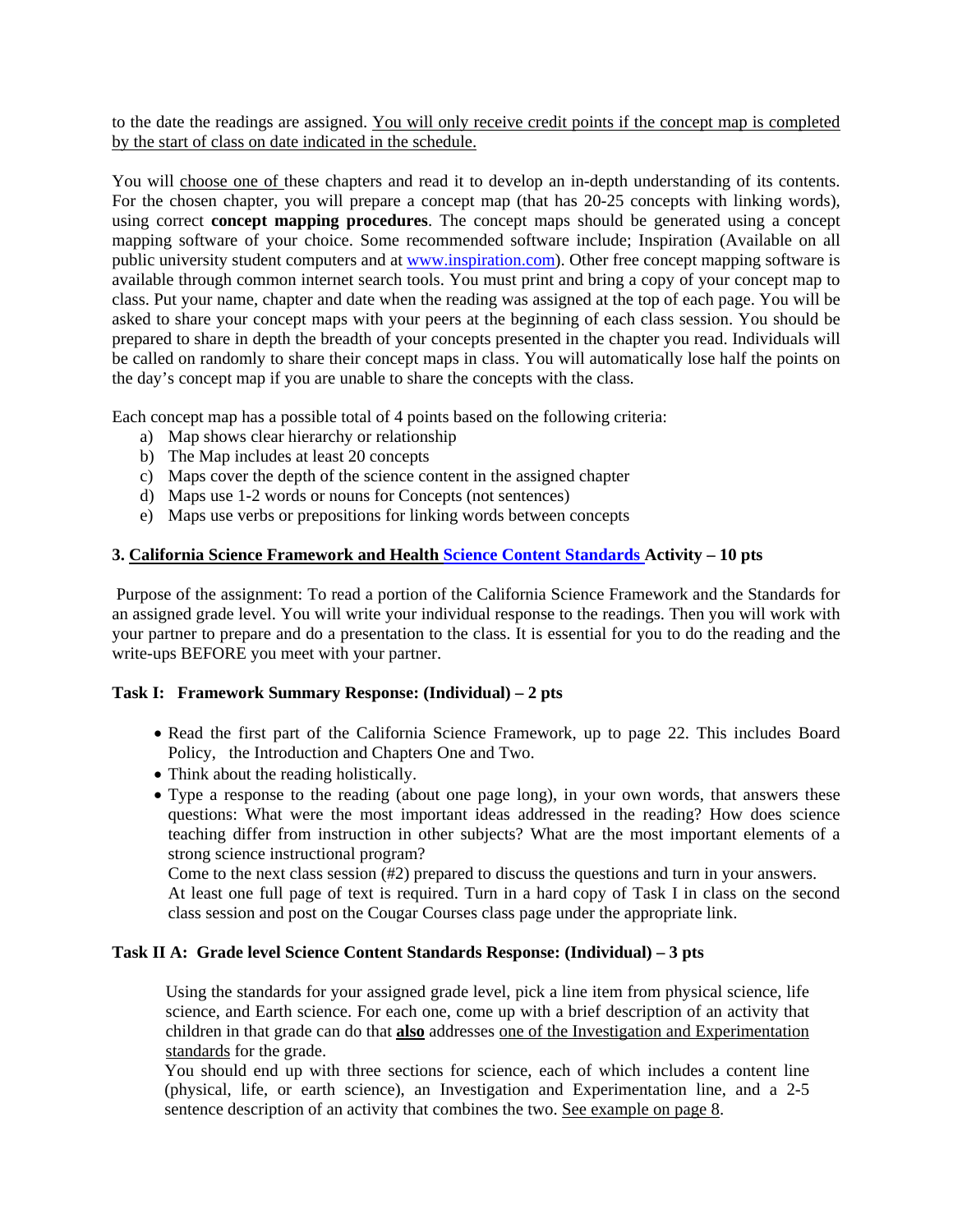### **Task II B: Grade level Health Education Content Standards Response (Individual) – 2 pts**

The Health Education Content Standards for California Public Schools are categorized into 8 Health Content Standards: Essential Health Concepts; Analyzing Health Influences; Assessing Valid Health Info; Interpersonal Communication; Decision Making; Goal Setting; Practicing Health Enhancing Behaviors; and Health Promotion. These 8 content standards are included in 6 Health Content Areas: Nutrition and Physical Activity; Growth, Development & Sexual Health; Injury Prevention and Safety; Alcohol, Tobacco, and Other Drugs; Mental, Emotional, and Social Health; and Personal and Community Health.

For the same grade level assigned to you for Task II A, you will select one Health Content Standard under one of the Health Content Areas and write an activity that students in that grade level can do. You should end up with one section for Health Education, which includes one Health Content area, one Health Content Standard, and a 2-3 sentence description of an activity that reflects both.

# **Hard Copy due date: Class session 2. Upload your Task II A AND Task II B (One document) to Moodle session 2.**

The complete write up for Tasks II A and II B should be no more than two pages. See page 9.

## **Task III: Team preparation and presentation – (in class with your team)** –3 **pts**

Get together with your team. Look at the activities that were collectively written up for Task II A. Choose one activity. Then…

- $\triangleright$  As a team, word process a lesson sketch/description for the activity (with a lesson title, science content and Investigation and Experimentation standards, learning objectives, an assessment plan, and a brief but detailed description of the activity). Make sure you quote the standards on which your lesson plan is based. Add group lesson sketch to group PPT below.
- $\triangleright$  As a team, come up with a brief overview of the Science Standards for your grade. Don't try to give us every single line of the standard. Summarize it in such a way that we see generally what students are supposed to learn in Physical, Earth, and Life Science and in Investigation and Experimentation in that grade—the Big ideas. On a PPT, list the competencies indicated in the Science Standards for your grade. Upload your group PPT to Moodle session 2.
- $\triangleright$  In 8 minutes or less, present your lesson plan sketch and science standards overview to the class. Be prepared to explain why your lesson activity represents really good science for kids.
- Each team member should also add to the group PPT his/her Health Content Standard/Health Content Area idea (i.e., Task II B)

Your grade for this assignment will be based on the content and quality of your presentation, and the level of collaboration with your team.

Hard Copy of Lesson Sketch due date: Class session 2: Upload the group lesson sketch done for Task III and the group PPT to Moodle session 2.

### **Sample Response to Assignment Tasks II A and II B**.

Grade Four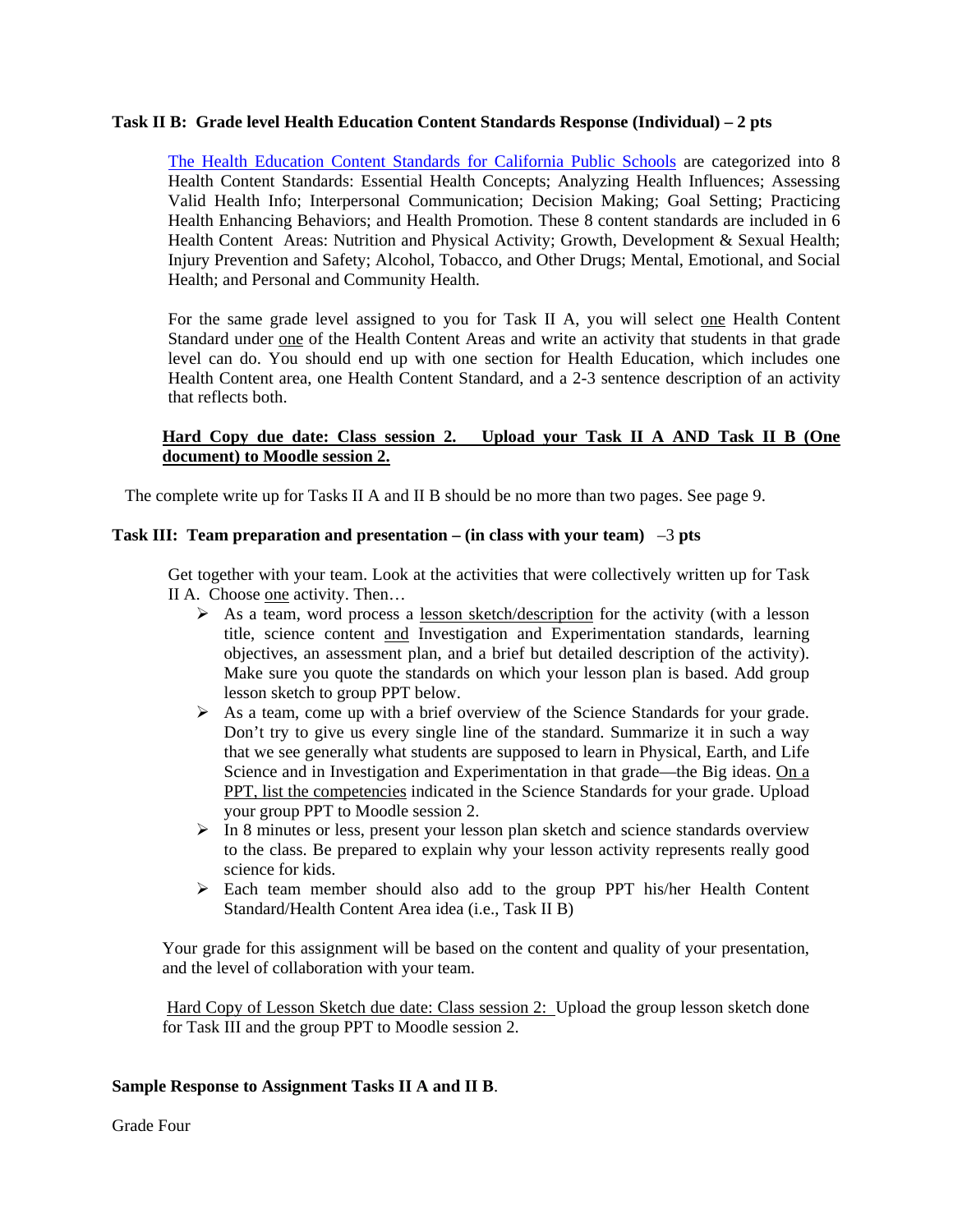#### Physical Science

1b. Students know how to build a simple compass and use it to detect magnetic effects, including the Earth's magnetic field

### Investigation and Experimentation

6f. Follow a set of written instructions for a scientific investigation.

# Activity

Following directions from the Internet, the students will work in partner pairs to build compasses, using paper cups, thread, a needle and a magnet. They will observe and record the action of the compass indoors and outdoors, and in proximity to various objects.

### Life Science

2c. Students know decomposers; including many fungi, insects, and microorganisms, recycle matter from dead plants and animals.

Investigation and Experimentation

6c. Formulate and justify predictions based on cause-and-effect relationships.

### Activity

The students will predict the growth of mold on bread that has no preservatives. They will observe and record the progress of the mold in various circumstances (if the bread is left in the open air, if the bread is in a closed sandwich bag, etc.)

#### Earth Science

5c. Students know moving water erodes landforms, reshaping the land by taking it away from some places and depositing it as pebbles, sand, silt, and mud in other places (weathering, transport, and deposition).

Investigation and Experimentation 6b. Measure and estimate the weight, length, or volume of objects.

Activity

In groups of four, students will create landforms (using common dirt) on cookie sheets. They will add measured amounts of water to their landforms, and will collect and measure the dirt that runs off.

Health Content Area: Nutrition and Physical Activity

Health Content Standard 1.8.N - Identify ways to increase and monitor physical activity*.* 

# Activity

In pairs, students will take turns in a jump rope activity. Starting with 5 jumps and increasing the jumps by 5, they will observe and record the maximum number of jumps that their partner can comfortably complete.

# **4. Hands-on Science Lesson Plan – 10 pts** *-* **See class schedule for due dates**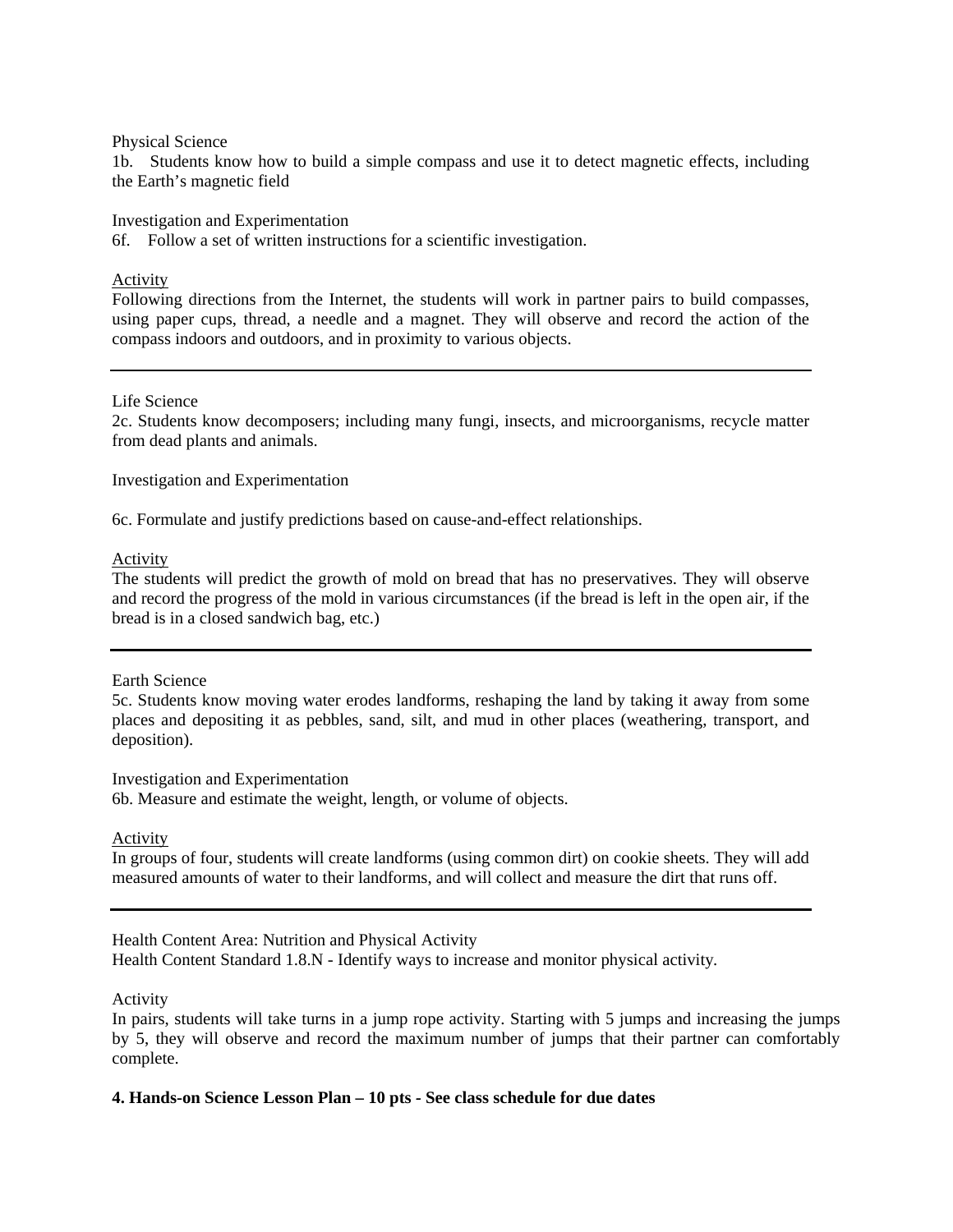The spirit of the assignment is to develop and teach a particular kind of a science inquiry lesson that teaches both science process skills and science content using the learning cycle instructional model.

You will work in groups of three to create and lead a science lesson based on the Learning Cycle Model of Instruction. You will prepare and teach this lesson to your classmates. Use activities from the textbook, Internet sites or other science resources. The team should teach the lesson as you would to elementary or middle school students.

The lessons should include hands-on activities that emphasize specific science process skills and specific science concepts. The Exploration and Application phases of the Learning Cycle require different handson science activities and manipulatives. Hands-on activities are NOT reading or completing worksheets (though they may require students to read something or complete lab observation sheets).

Your lesson plan should also identify and explain Strategies for English language learners and adaptations for students with special needs and adaptations for GATE students.

#### **Lesson Plan Elements**

**Lesson Title**: *What is the title of your lesson?* 

**Grade Level**: *What is the grade level of your lesson?* 

**Content Area**: *Example: Life Science, Physical Science or Earth Science* 

**Subject Matter**: *Example: Heat Transfer, Plant Reproduction, The Digestive System, etc* 

**Time period for the learning experience**: *How long will the lesson be?* 

**California Science Content Standards**: *Include at least 1 science area (life science, physical science, or earth science) standard AND 1 Investigation/Experimentation standard.* 

- Lesson objective(s) based on the content standards: What do you want students to be able to do? Write in complete sentences. Use an action verb and explain how students will demonstrate their new knowledge and understanding. Example: "The student will demonstrate understanding of  $\therefore$  Or, "The student will be able to  $\therefore$
- **Science Concept(s):** What Big Idea(s) are you trying to teach? Do NOT say "The students will \_\_\_\_." (That is an objective, not a concept.) *Example: Electricity is a form of energy generated by the flow of electrons through a conducting substance.*
- **Essential Questions**: List at least two essential questions specific to the concept that you want students to be able answer during the lesson. What is it that students should be able to answer by having successfully participated in your lesson? These are based on the BIG Ideas (tied to the learning objectives) of your lesson to focus student learning and should be high order questions (see Bloom's Taxonomy).

*Examples: How does sound travel? (Also: Explain how sound travels.) How is frequency related to the volume of a sound? How can you prove that air is a real substance that occupies space?* 

**Class Description -** For the purpose of this assignment, the class description must include English Language Learners, Special Education Students and GATE students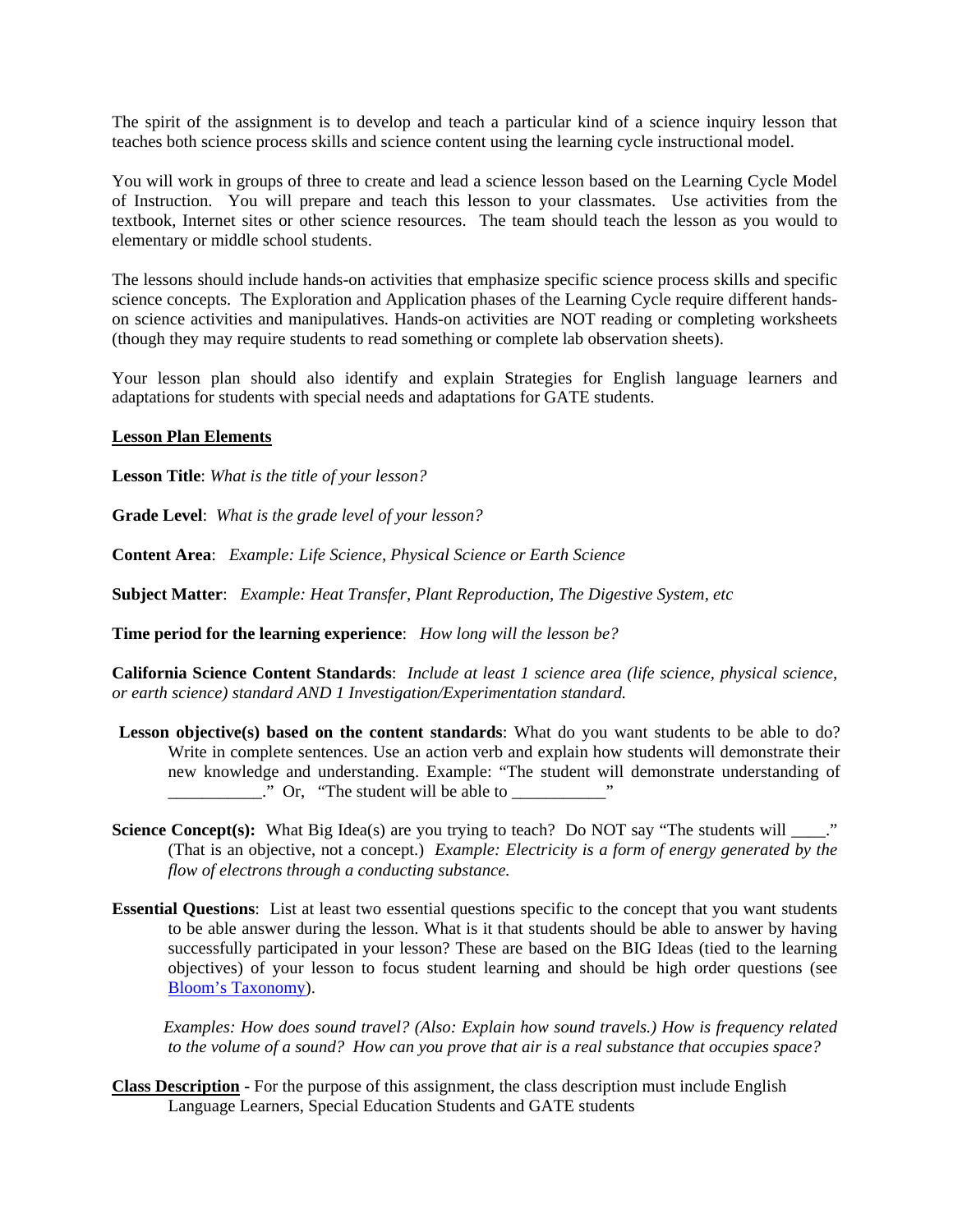*Type of class (self contained, subject specific), time of year, general background of students learning in relationship to new learning (challenges and prior learning) English Learners: Special education: GATE Students/Advanced Learners/Accelerated Learners Remaining students:* 

# **Developmental needs of the students at this age**

*Learning needs and developmental, age-appropriate skills needed by your students based on grade level.* 

# **Student Groupings**: *How will you group students for instruction?*

**Materials/Resources/Technology:** *What does the teacher need? What do the students need?* 

# **Assessment Plan**

**Note:** Goals/objectives that will be assessed are based on the content standards and are tied to the Big Ideas (concepts) in your lesson.

*Types of assessment: Prior knowledge (pre assessment), Formative (progress monitoring), Summative (final product)* 

# **Criteria for Assessment**

 *have succeeded?* **NOTE:** Criteria are based on the science content standards and the learning *What criteria will you use to grade the assessment? How will you know if a student has successfully completed the assessment and accomplished the learning goals? What will they do to show you they*  goals/objectives in your lesson plan.

# **5E –Learning Cycle Lesson Procedures/ Instructional Strategies**

 and what the students will do. Explain the procedures thoroughly for each phase of the Learning Cycle. Include what the teacher will do

# **5E- Learning Cycle:**

**Learning Cycle Part 1: Engage**: the "catch"

- Tap students' Prior Knowledge
- Focus learners thinking by piquing their interest
- Spark interest in the topic

**Learning Cycle Part 2: Explore**: the "do"

- Provide hands- on activities
- Provide common, concrete, tactile experiences with skills and concepts
- Student driven
- Inquiry based

# **Learning Cycle Part 3: Explain**: "the lesson"

- Connect the pieces together
- Use language of instruction
- Higher order thinking questions
- Use students previous experiences as the basis for explaining concepts
- Clarify and correct misconceptions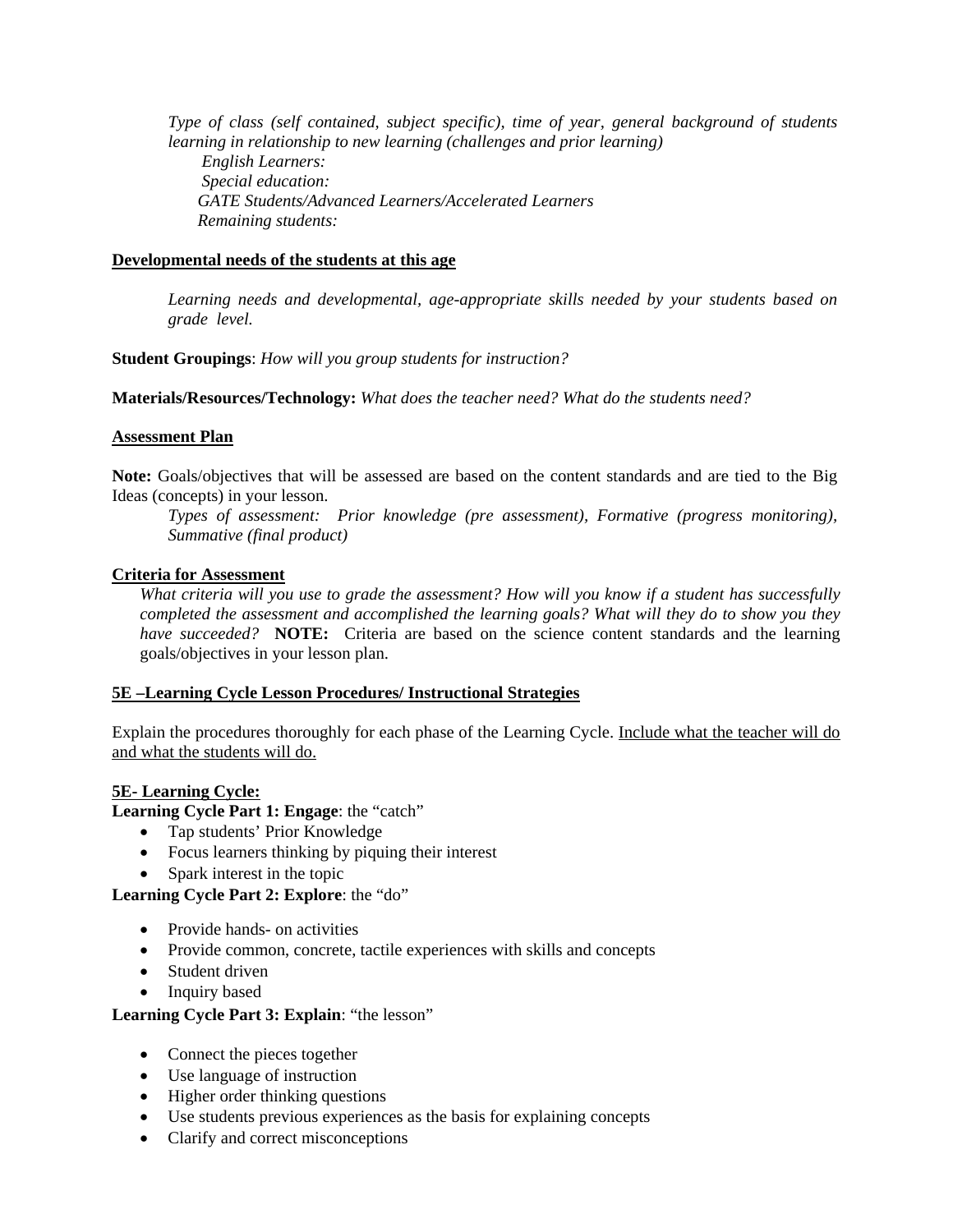# **Learning Cycle Part 4: Elaborate/Concept Application**: the "enrich"

- Apply real life application
- Deepen understanding of concept
- Apply concept in new context
- Expect students to use content (topic) terms appropriately <br>• Apply or extend concepts and skills in new situation
- Apply or extend concepts and skills in new situation

# **Learning Cycle Part 5: Evaluate**: the "did they get it?"

- How will your students demonstrate that they have met the objective(s)?
- What evidence demonstrates that they have achieved the objective?<br>• Student demonstrates knowledge of concept and/or skills
- Student demonstrates knowledge of concept and/or skills

# **Differentiation and/or accommodation of instructional strategies and activities for EACH of these student populations (one student per population) described in your lesson plan:**

Instructional Adaptations and/or Accommodations (3) for ELL students:

- $\bullet$
- $\bullet$
- $\bullet$

Instructional Adaptations and/or Accommodations (3) for students with special needs (SPED):

- $\bullet$  $\bullet$
- $\bullet$

Instructional Adaptations and/or Accommodations (3) for GATE students

- $\bullet$
- $\bullet$  $\bullet$

# **Also include at the end of the Lesson Plan document:**

**Science Content Background:** 1-2 pgs minimum summary of the science content background that teachers need to know to effectively teach the lesson (goes beyond lesson content knowledge a teacher needs to know).

# Three (3) Applications to everyday life and explanations

**Web Sites:** At least 3 interactive relevant (K-8) science web sites with descriptions

**References:** Title, author, publisher, year of all resources consulted for lesson plan concepts/ideas/activities.

# **5. Hands-on Science Lesson Presentation – 20 pts (See Appendix B for the assignment rubric) See class schedule for due dates**

Each team will be allocated a maximum of 30 minutes of class time to teach their lesson. Prepare a PowerPoint Presentation to use in your lesson. The presentation should include a detailed explanation of the science content, as well as a list and definitions of science concepts important to the lesson. Include a list of websites (with short descriptions) that address the science topic and concepts through simulations, graphics and movies. You should have links to these web sites and show examples during the lesson.

**Begin Exploration with students making predictions or answering essential questions or completing a challenge**. You should take the activities "off the paper" and require students to use the science process skills with science manipulatives. **You need to know and demonstrate the stages of the Learning**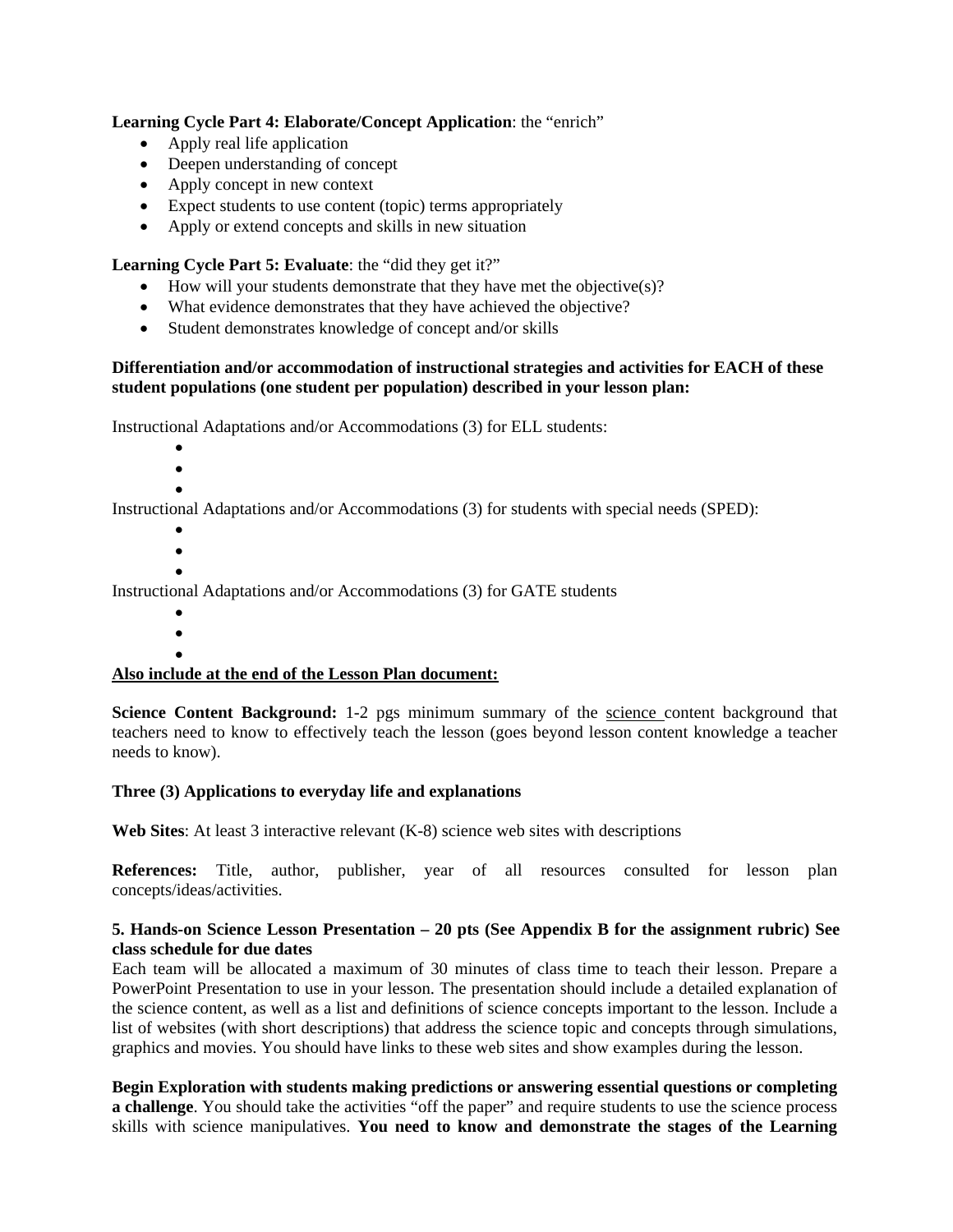**Cycle, or you will not be given credit for your lesson.** Be sure you understand the concepts you are emphasizing, and that you can explain them. The lessons should be developmentally appropriate for K-8 grade students, and should follow the NSTA Safety Guidelines.

Bring one copy of your lesson plan to class for the instructor on the day of your presentation and post a copy of the lesson plan on the online forum of the Cougar Courses page for access by your classmates.

# **6. Hands-on Learning Cycle Lesson Reflection – 5 points: Due one week from the date of your presentation**

After teaching the lesson in class, you should each complete a lesson reflection. The reflection should include strengths, weaknesses, and recommendations for improvement addressing the following questions:

- Why were the instructional strategies and student activities appropriate for this class based on learning objectives and student development needs?
- How did the instructional strategies and activities address the development need of these students?
- How did the instructional strategies and student activities help the students make progress toward achieving the state adopted academic content standards for student in this content area?
- Explain the strengths and weaknesses of your lesson and assessment in relationship to the learning goals/objectives.
- Describe your alternative assessment based on the potential gaps in the students learning.
- *\*No longer than 2 pages*

# **7. Science Exploratorium Lesson & Presentation: 20 points**

In this activity you will have the opportunity to teach a mini hands-on science lesson to real students and practice differentiating instruction on the spot based on student needs. You will work in groups as assigned in class

- Develop an inquiry activity that uses a discrepant event appropriate for elementary students.
- Prepare a hands-on science lesson and poster about a discrepant event that leads to a science concept.
- You will present the lesson at a Middle School Science Exploratorium. The audience will be 6/7 grade students (subject to confirmation) at a local middle school to be identified later in the semester.
- Be sure you understand the concept(s) you are emphasizing, and that you can explain it.
- The activity should be developmentally appropriate, and should follow the NSTA Safety Guidelines.
- The activity should include hands-on tasks and should emphasize particular science concepts. The activity should allow students to explore and then you will explain the concept behind the activity.

Turn in your typed Lesson Plan with your names at the top and REFERENCES at the bottom.

- 1. Science Concept (and definition) you are teaching. Write it out in a complete sentence. Do not say "The students will \_\_\_\_." (That is an objective, not a science concept.)
- 2. Lesson Objectives
- 3. California Science Content Standards addressed
- 4. Exploration Activity
- 5. Concept Invention
- 6. Concept Application Activity

On the day of the fair, you will do the activity repeatedly (about 10 times) to teams of about 7 students.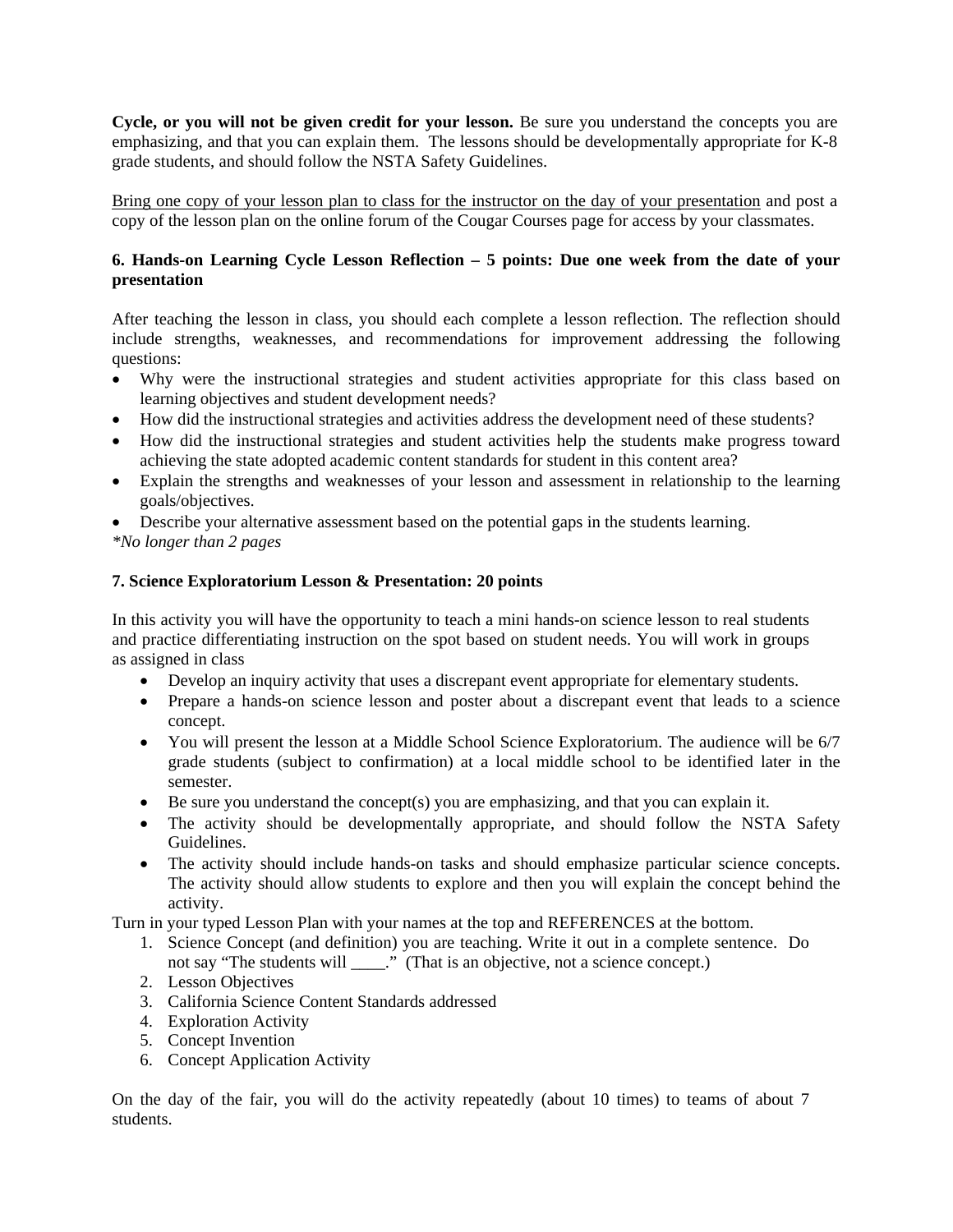# **8. Science Teaching Unit Technology Lesson and Presentation**–*10 Points*

This assignment is tied to you're the Unit Plan Project from other classes. For this assignment, you will plan a unit of instruction for an appropriate grade for an interdisciplinary team that includes science and other subject areas as desired. This unit will be appropriate for approximately two – three weeks of instruction for a heterogeneous elementary classroom as described in EDMI 544. For this course, you will apply your understanding of web-based resources to specific science lessons. Your task is to think about how you can invite 5-8 grade students to participate in some aspects of your resource project through the use of a webquest.

#### Procedures to follow:

a. Read Chapter 3 in the Friedl Text.

b. You will integrate technology in your unit plan by creating a webquest that provides opportunities for 5-8 students to use technology to explore or access the content and/or skills associated with your unit plan theme. Use zunal (www.zunal.com) or a similar webquest creation template. Your webquest must include but not limited to the following:

**Introduction** – What is the task about and what learning objectives will it achieve

**Task** - What will the students do? Describe the task that you will assign to students. This may be framed as a "challenge" task.

**Process**: How will the students go about doing the task?

**Resources**: What resources are available for students to complete the task (should include web resources)

**Product**: What products (student work) will the students generate from the webquest?

**Evaluation**: How will the products be assessed and evaluated? Include the rubric that will be used.

Your final webquest will be submitted as a link through the Cougar Course site and you will share your webquest as part of your unit plan presentation. Credit for this assignment includes the webquest itself and the presentation.

### **9. Make-up Assignment up to 10 pts: 5 make up points for each missed class or late arrivals/early departures**

revisit a site you have previously visited. By completing this assignment you have the opportunity to offset penalty points for missing up to two entire classes or a combination of up to three late arrivals and/or early departures. Attend a science related informal site or formal event or presentation equivalent in time and effort to one class session (3 hrs). This could be a field trip, museum, lecture or some other equivalent experience that will assist you either directly or indirectly in becoming a science teacher and expands your science knowledge. Your choice! But you may not use an activity attended prior to the first day of this class! However, you may

 science ideas and concepts you learned from the visit or presentation and how the visit or presentation To complete this assignment: 1) Visit a science related informal site or formal event or presentation; 2. Participate and learn some new scientific knowledge and new ways in which the activity can be used to teach science. Document through pictures and video or artifact collection where possible 3) Prepare a written summary of your visit documenting what you did for the 3 hours you were at the site, what can be applied to teaching in K-12 environments; 4) Post your write up to the Cougar Course site related forum; 5) do a 5 minute PowerPoint presentation to the class during class one of the classes addressing the what you did, what you learned, how it can be applied, highlighting resources from the site . Discuss with the instructor about the class time in which you may do the presentation. The presentation must be done during one of the scheduled class sessions.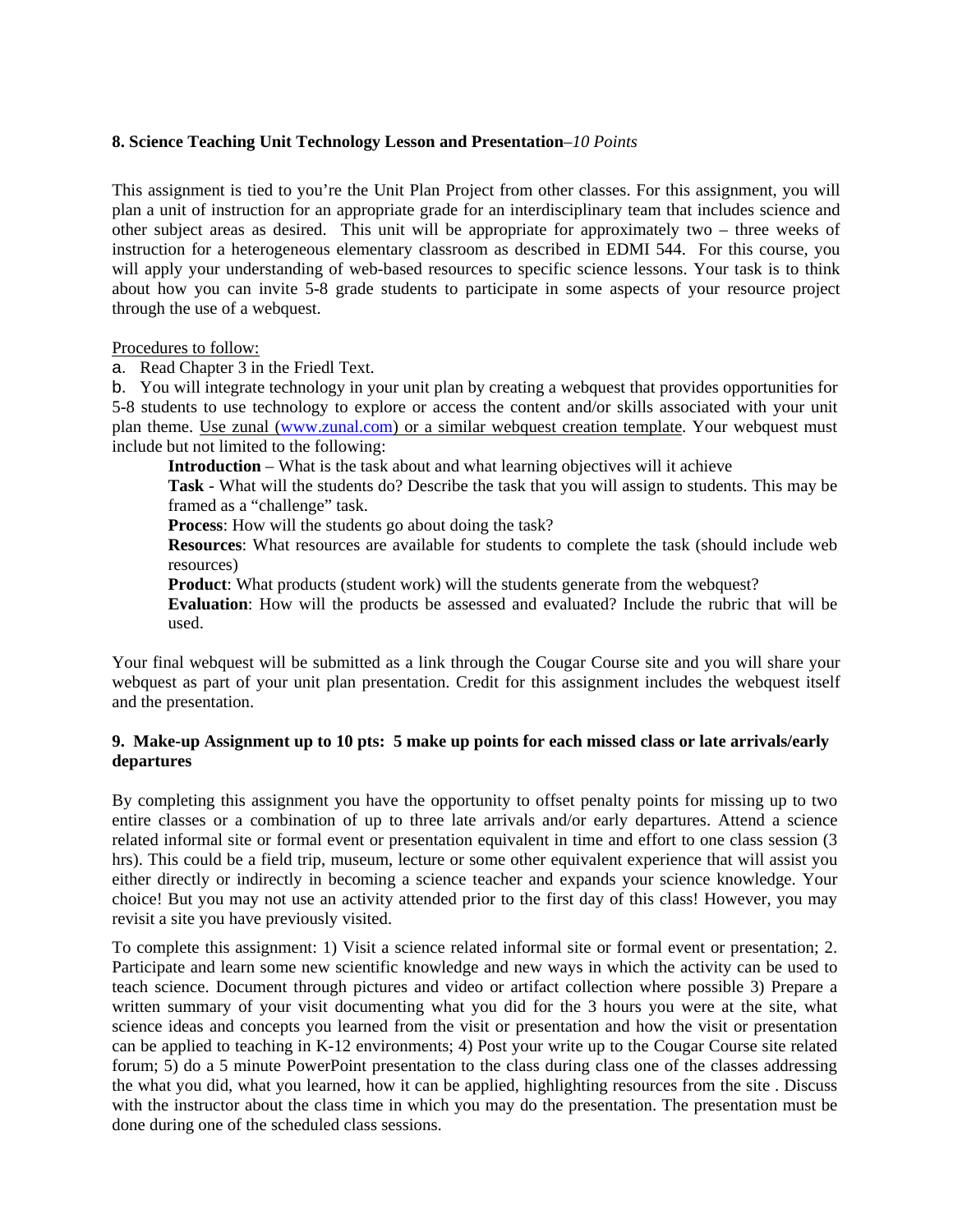| <b>TENTATIVE CLASS SCHEDULE (Updated 1/20/12)</b> |                                                                             |                                                              |  |
|---------------------------------------------------|-----------------------------------------------------------------------------|--------------------------------------------------------------|--|
| <b>DATE</b>                                       | <b>COURSE TOPICS &amp; ASSIGNMENTS</b>                                      | <b>Readings and Assignments Due</b>                          |  |
| 1/24/2012                                         | • Course Overview: Syllabus and Text                                        | Bring Syllabus to class Read Chapters 1                      |  |
| Class 1 AM                                        | • The Nature of Science (Discrepant Events, Inquiry                         | and 2                                                        |  |
|                                                   | Process Skills                                                              | Bring required textbook                                      |  |
|                                                   | • Science Content Standards/Framework Overview                              |                                                              |  |
|                                                   | • Concept Mapping                                                           |                                                              |  |
| 1/31/2012                                         | What are the overarching themes that we want our                            | Download and print out CA Science                            |  |
| Class 2 AM                                        | students to learn in science?                                               | Content Standards (5-8).                                     |  |
|                                                   | -Focus on standards and Framework Task II and III                           | Download and read CA Science                                 |  |
|                                                   | -Focus on sequencing instruction                                            | Framework pp. 1-22                                           |  |
|                                                   |                                                                             | <b>DUE:</b> Framework and Standards Task                     |  |
|                                                   |                                                                             | I (individual)                                               |  |
|                                                   |                                                                             | Due: Framework & Standards Task II                           |  |
|                                                   |                                                                             | A & II B (Individual). Post to Moodle                        |  |
|                                                   |                                                                             | <b>Due:</b> Framework and Standards Task                     |  |
|                                                   |                                                                             | III Presentations (team).                                    |  |
|                                                   |                                                                             | Post to Moodle $-$ (one posting per team)                    |  |
| 2/7/2012                                          | How shall we sequence the learning activities so that                       | Read Learning Cycle Handout and                              |  |
| Class <sub>3</sub>                                | students can learn the intended themes?                                     | bring a copy to class.                                       |  |
| AM                                                | - Concept Map Sharing #1                                                    | Read Chapter 4 or 5 or 6 of Teaching                         |  |
|                                                   | - using the Learning Cycle to teach science as inquiry                      | Science to Children.                                         |  |
|                                                   | - Instructor Led Learning Cycle Lesson                                      | <b>DUE:</b> Concept Map #1 on one of Ch.                     |  |
|                                                   | - Teaching Science to English Language Learners                             | 4, 5, 6.                                                     |  |
|                                                   | -Teaching Science to Gate and Students with Special                         |                                                              |  |
|                                                   | <b>Needs</b>                                                                |                                                              |  |
|                                                   | -Class time for Sign-Up: 5E Lesson Presentations.                           |                                                              |  |
|                                                   | What shall we use as the best indicators that students                      | Read Chapter 7 or 8 or 9 of Teaching<br>Science to Children. |  |
|                                                   | have learned and understand the intended outcomes?<br>- Focus on Assessment |                                                              |  |
| 2/10/2012                                         | - Focus on Lesson Planning                                                  | <b>DUE:</b> Concept Map #2 on one of Ch.<br>7, 8, 9.         |  |
| Class 4                                           | - Concept Map Sharing #2                                                    |                                                              |  |
| AM                                                | - Instructor Led Learning Cycle Lesson                                      |                                                              |  |
|                                                   | - Assessments (performance assessments, developing                          |                                                              |  |
|                                                   | criteria for assessing learning and using rubrics)                          |                                                              |  |
| 2/14/2012                                         | Developing creative Learning Cycle Lesson Plans                             | <b>Group Work</b>                                            |  |
| Class 5                                           | Team time for 5E Lesson Plan/Presentation (time                             |                                                              |  |
| AM                                                | permitting)                                                                 |                                                              |  |
| 2/17/2012                                         | What Activities of Teaching shall we use to make the                        | - Read Chapter 10 or 11 or 12                                |  |
| Class 6 AM                                        | content accessible to ALL students?                                         | - DUE: Concept Map #3 on one of Ch.                          |  |
|                                                   | - Share Concept Maps #3                                                     | 10, 11, 12 due                                               |  |
|                                                   | - Team 1 The 5E Science Lesson Presentation                                 | -DUE: hands-on Lesson Plans Due                              |  |
|                                                   | - Team 2 The 5E Science Lesson Presentation                                 | -Hands-on lesson Presentations x 2                           |  |
| 2/17/2012                                         | What Activities of Teaching shall we use to make the                        | - Hands-on lesson Presentations x3                           |  |
| Class 7                                           | content accessible to ALL students?                                         |                                                              |  |
| PM                                                | - Team 3 The 5E Science Lesson Presentation                                 |                                                              |  |
|                                                   | - Team 4 The 5E Science Lesson Presentation                                 |                                                              |  |
|                                                   | - Team 5 The 5E Science Lesson Presentation                                 |                                                              |  |